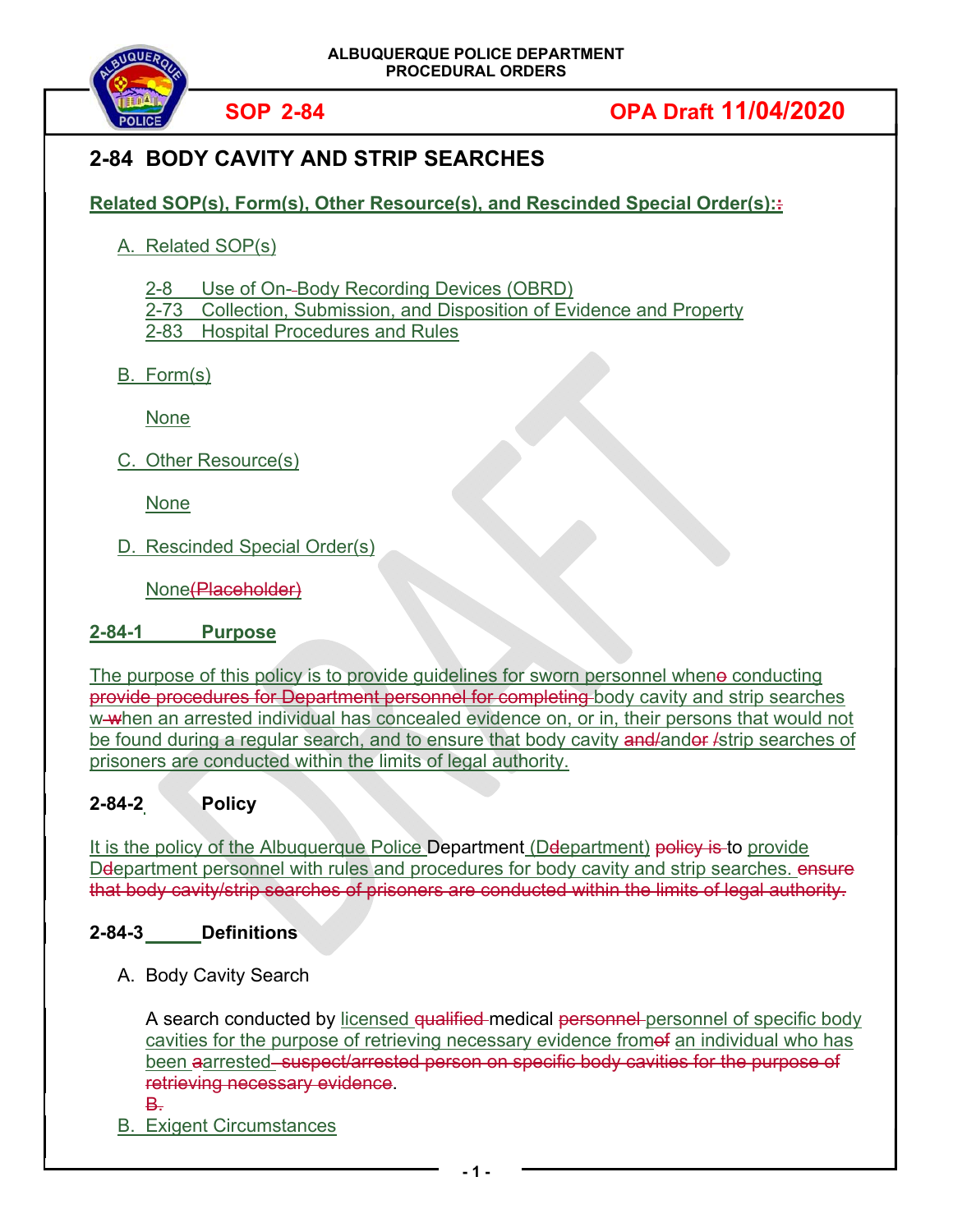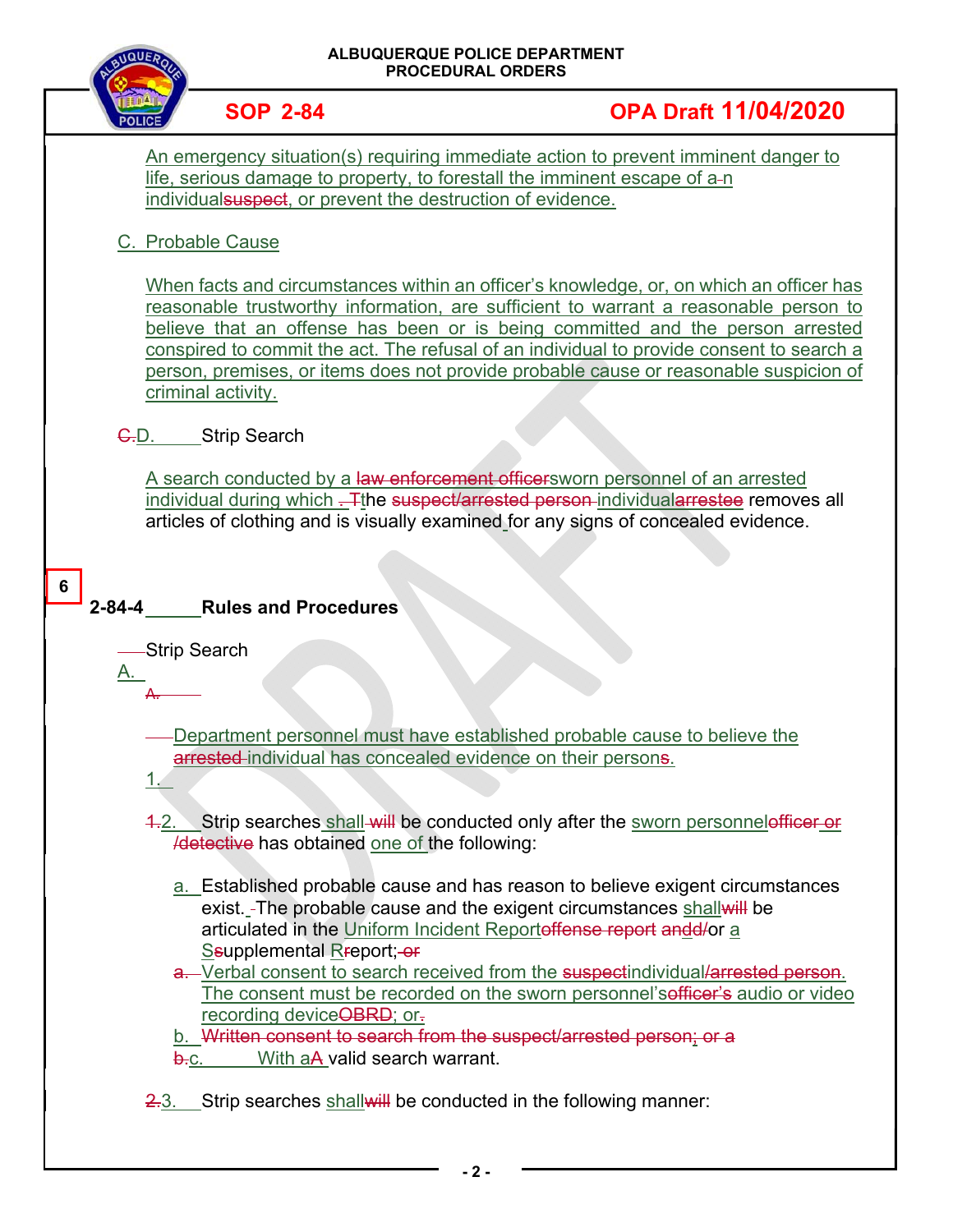#### **ALBUQUERQUE POLICE DEPARTMENT PROCEDURAL ORDERS**



## **SOP 2-84 OPA Draft 11/04/2020**

- a. Sworn personnelAn officer/detective of the same sex shall will search the suspect/arrested person(s)detained individual(s).individualsubjectarrestee;.
- b. Another sworn personnelofficer/detective of the same sex shall will witness the search:-
- c. The search shall will be conducted in an interior, secure location that is out of public view. Strip searches shawill not be conducted within vehicles-or outside;-
- d. If an item(s) is located within the suspect's individual's person, the officer/detectivesworn personnel shawill:
	- i. Request that the individual subject removes the item(s) from theirhis/her person; -
	- ii. Adhere to 2-20-3-B of this section, ilf the individual subject cannot or will not remove the item, the officer/detectives worn personnel may follow the body cavity search procedures, if necessary; and-
	- iii. Properly package and tag any evidence that is retrieved, consistent with SOP Collection, Submission, and Disposition of Evidence and Property.
- e. All articles of clothing shawill be thoroughly searched before returning them to the individual suspect;.
- f. The search shall will be documented ion a Uniform Incident Report an offense/incident report and/or a Ssupplemental Rreport detailing the probable cause, persons present, location, and items retrieved. or that the search was based on a search warrant; and-
- SThe sworn personnelofficer(s) shall use their OBRD through the entirety of the strip search and shall follow the procedures for recording audio and video data during the search consistent with conducting a strip search, shall position their camera to collect audio data only. Officers shall verbally record the reason for not capturing visual data. Once the strip search is over, officers shall resume recording audio and visual, consistent with SOP Use of On-Body Recording Devices (OBRD). strip search shallwill complete the following:::
- g. Continue to record the encounter using their on-body recording device (OBRD). However, they shallwill place the OBRD in a face down position in the immediate area of the search or in a pocket facing themselves so that the audio of the search is still captured by the OBRD and the video does not show the individual being strip searched. will record the search with audio only and
	- document the start and stop time of the search, persons present, location of search and items retrieved. The recording will be tagged as evidence Ensure the OBRD video is properly entered into evidence, consistent withaccording to SOP Collection, Submission, and Disposition of Evidence and Property.

## B. Body Cavity Search

6

- 1. Body cavity searches shallwill only be conducted only with a valid search warrant.
- 2. Sworn personnel Officers/detectives shawill not personally conduct body cavity searches.
- 3. Body cavity searches sha will be conducted in the following manner: